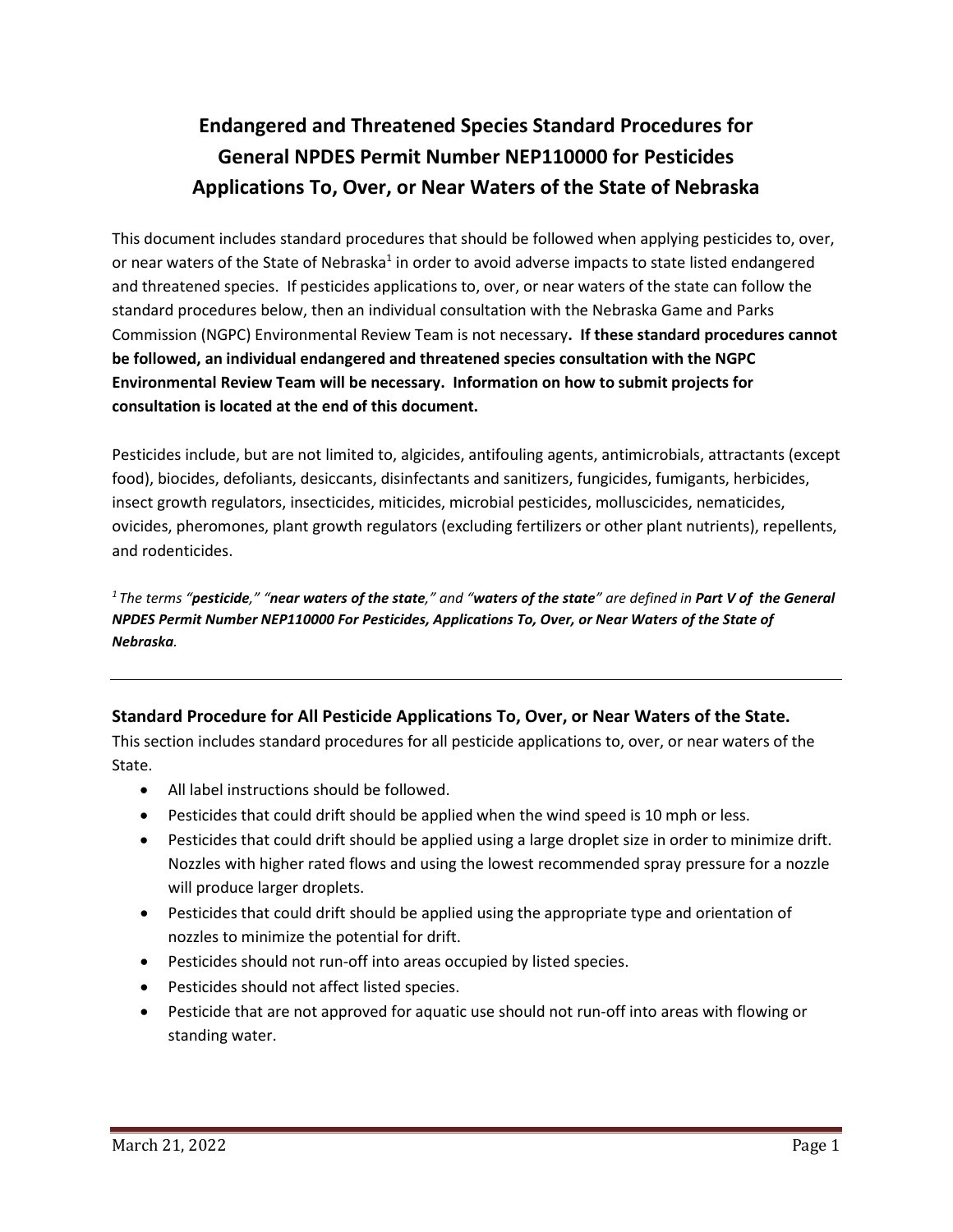Pesticide Applications to, over, or near Category 1, 2 or 3 Saline Wetlands<sup>2</sup> or streams/creeks **within ½ mile of Category 1, 2, or 3 Saline Wetlands in Lancaster or Saunders County, NE** This section includes standard procedures for applying pesticides to, over, or near Category 1, 2 or 3 Saline Wetlands in Lancaster or Saunders County, Nebraska or for applying pesticides to, over, or near streams/creeks within ½ mile of Category 1, 2, or 3 Saline Wetlands in Lancaster or Saunders County, Nebraska.

- Recommendations for pesticide applications to cut stumps or girdled trees:
	- 1) surfactants added to the base pesticide formulation should not be used without further consultation with the NGPC Environmental Review Team;
	- 2) each cut stump or girdled tree should be treated individually; and
	- 3) the herbicide should be applied directly to the cut stump or girdled trunk by means of a brush, drip bottle, roller, or other handheld implement that will not allow the herbicide to fall on non-target vegetation. Any other application method should not be used without further consultation with the NGPC Environmental Review Team.
- Recommendations for pesticide applications to phragmites, other noxious weeds, and nondesirable vegetation such as cattails, tall wheat-grass, and brome grass:
	- 1) pesticides should not be applied from May 15 August 1 without further consultation with the NGPC Environmental Review Team.
	- 2) the pesticides should be applied with a backpack sprayer, handheld sprayer, ATV/truck/tractor mounted sprayer with hand operated wand/nozzle. Any other application method should not be used without further consultation with the NGPC Environmental Review Team; and
	- 3) a survey for saltwort (*Salicornia rubra*) should be conducted during the normal growing season (May 1 – September 30). If survey results are positive, further consultation with the NGPC Environmental Review Team will be necessary. If survey results are negative, the pesticide should be applied if using the recommendations above.
- Pesticides intended to kill insects, eggs or their larvae (including those intended to kill mosquitoes) should not applied without further consultation with the NGPC Environmental Review Team.

*2 Gilbert, M. C. and R. G. Stutheit, eds. 1994. Resource categorization of Nebraska's Eastern saline wetlands. Prepared for the Eastern Nebraska Saline Wetlands Interagency Study Project. U.S. Army corps of Engineers, Omaha District, and Nebraska Game and Parks Commission. 18 pp.*

# **Pesticide Applications within Stream and River Reaches of Concern for Listed Fish Species**

This section includes standard procedures for applying pesticides to, over, or near stream and river reaches of concern for listed fish species. Range map can be viewed in the CERT Map viewer (cert.outdoornebraska.gov) by turning on the "Tier 1 at-risk species - Ranges/Models" layer and then turning on the corresponding sublayer.

• Pesticides and/or surfactants that are toxic to fish should not be applied to, over, or near the stream and river reaches of concern for listed fish species.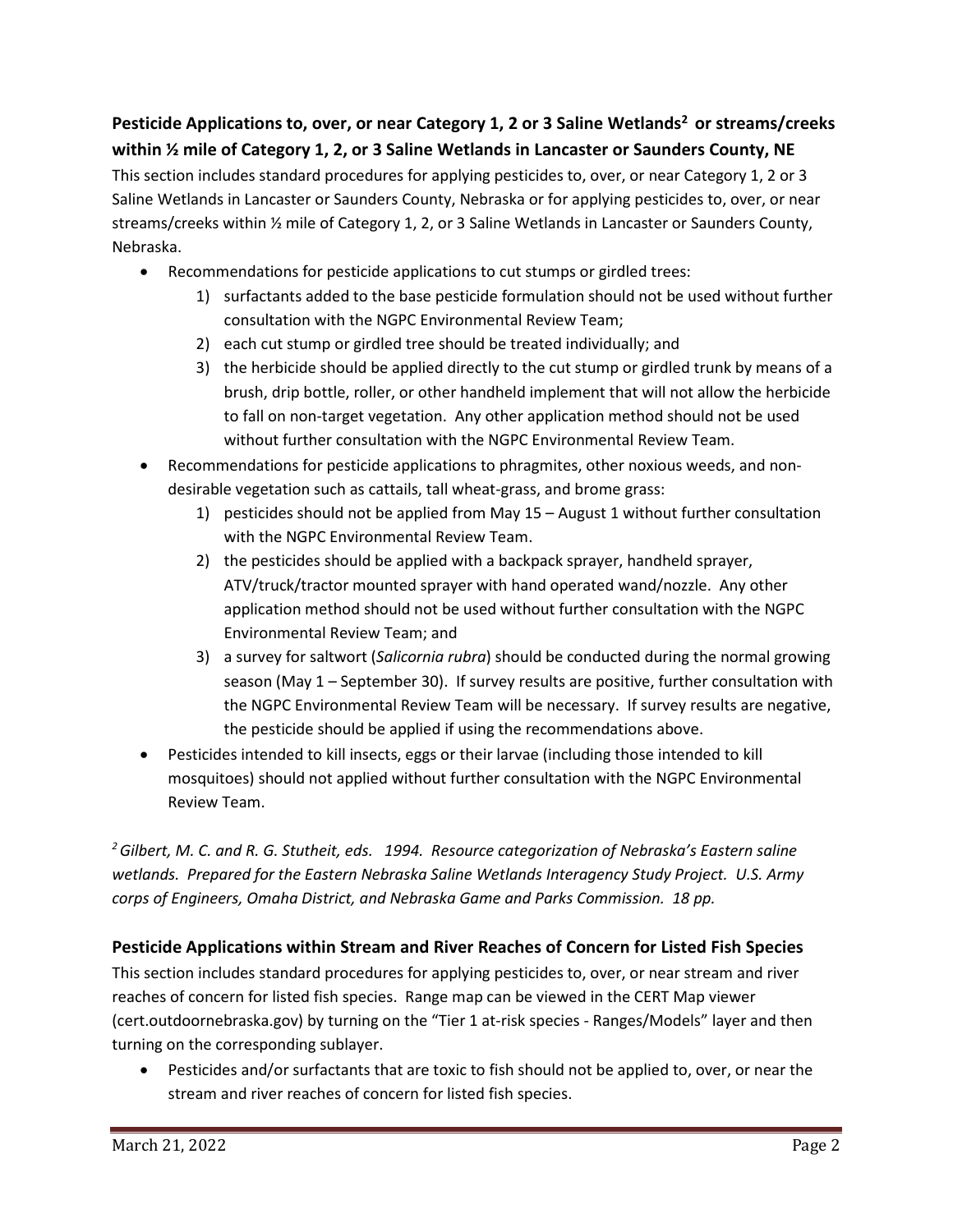- Surfactants, added to the base pesticide formulation, should not be applied directly to stream and river reaches of concern or allowed to run-off into stream or river reaches of concern without further consultation with the NGPC Environmental Review Team.
- Aquatic herbicides with the sole active ingredient imazapyr and labeled for use in aquatic systems is recommended for use to, over, or near the stream and river reaches of concern.

# **Pesticide Applications within the Range of American Burying Beetle**

This section includes standard procedures for applying pesticides to, over, or near waters of the state within the range of American burying beetle (*Nicrophorus americanus*). Range map can be viewed in the CERT Map viewer (cert.outdoornebraska.gov) by turning on the "Tier 1 at-risk species - Ranges/Models" layer and then turning on the corresponding sublayer.

- Pesticides can be applied to, over, or near waters of the state within the range of American burying beetle if the pesticide is being applied within city limits, in row crop fields or alfalfa fields.
- Except for within city limits, row crop fields or alfalfa fields, surfactants added to the basic pesticide formula should not be applied to, over, or near waters of the state within the range of American burying beetle from May 1 - September 15 without further consultation with the NGPC Environmental Review Team.
- Except for within city limits, row crop fields or alfalfa fields, any pesticide intended to kill insects, eggs, or their larvae should not be applied to, over, or near waters of the state within the range of American burying beetle from May 1 - September 15 without further consultation with the NGPC Environmental Review Team.

# **Pesticide Applications within the Range of American Ginseng**

This section includes standard procedures for applying pesticides to, over, or near waters of the state within the range of American ginseng (*Panax quinquefolium*). Range map can be viewed in the CERT Map viewer (cert.outdoornebraska.gov) by turning on the "Tier 1 at-risk species - Ranges/Models" layer and then turning on the corresponding sublayer.

• If defoliants, desiccants, herbicides, or plant growth regulators need to be applied to, over, or near waters of the state in mature oak woodlands within the range of American ginseng, then a survey for American ginseng should be conducted prior to pesticide application. Surveys should be conducted during the growing season (May 15 – August 31). If survey results are positive, further consultation with the NGPC Environmental Review Team will be necessary. If survey results are negative, the pesticide can be applied.

# **Pesticide Applications within the Range of Blowout Penstemon**

This section includes standard procedures for applying pesticides to, over, or near waters of the state within the range of blowout penstemon (*Penstemon haydenii*). Range map can be viewed in the CERT Map viewer (cert.outdoornebraska.gov) by turning on the "Tier 1 at-risk species - Ranges/Models" layer and then turning on the corresponding sublayer.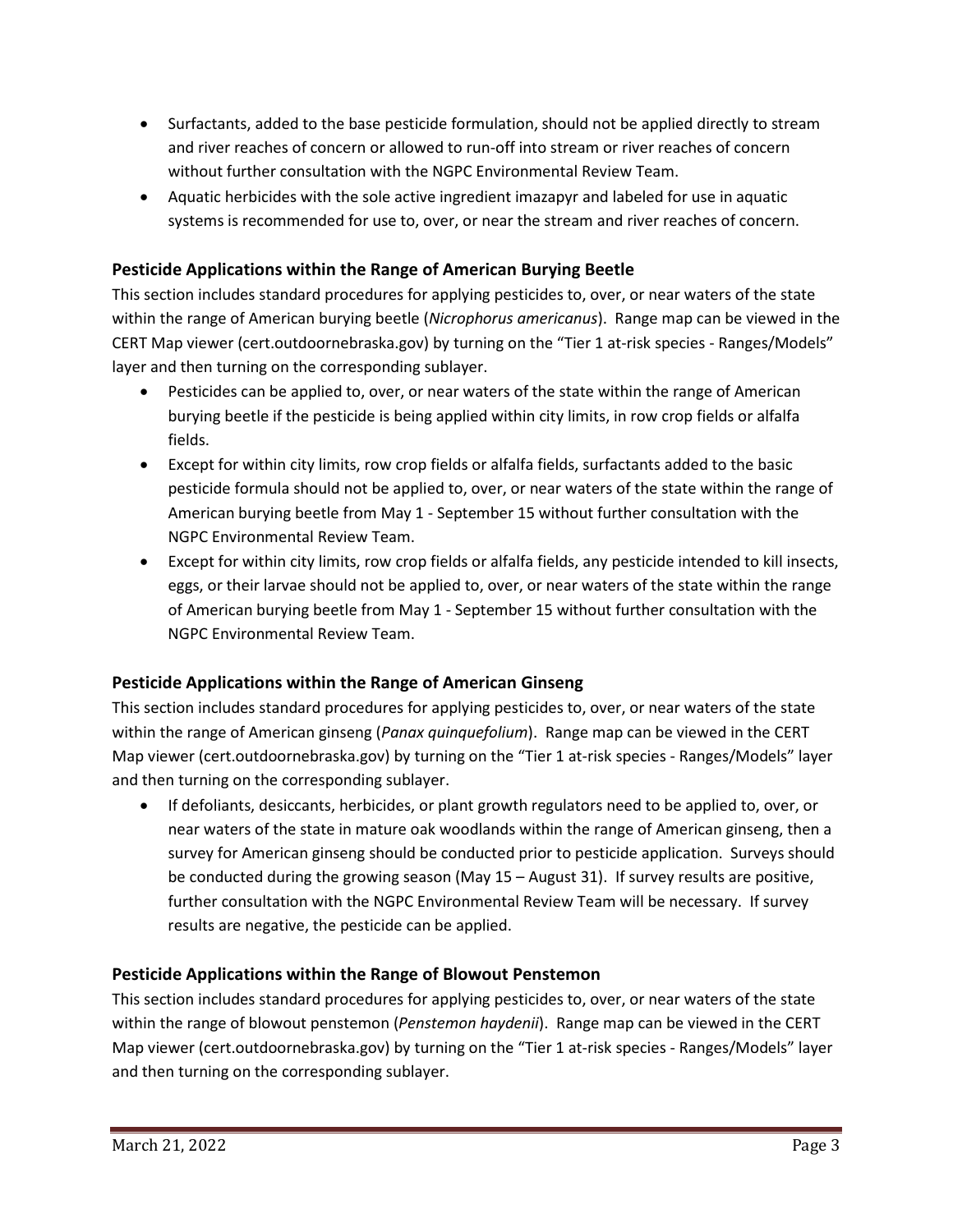• If defoliants, desiccants, herbicides, or plant growth regulators need to be applied to, over, or near waters of the state adjacent to blowouts within the range of blowout penstemon, then a survey for blowout penstemon should be conducted prior to pesticide application. Surveys should be conducted during the blooming season (May 15 – June 30). If survey results are positive, further consultation with the NGPC Environmental Review Team will be necessary. If survey results are negative, the pesticide can be applied.

#### **Pesticide Applications within the Range of Colorado Butterfly Plant**

This section includes standard procedures for applying pesticides to, over, or near waters of the state within the range of Colorado butterfly plant (*Gaura neomexicana* ssp.*coloradensis*). The **range of Colorado butterfly plant** is in Kimball County within ½ mile of Lodgepole Creek from the City of Kimball west to the county line.

• If defoliants, desiccants, herbicides, or plant growth regulators need to be applied to, over, or near waters of the state within the range (see above) of Colorado butterfly plant, then a survey for this species should be conducted prior to pesticide application. Surveys should be conducted during the blooming season (August). If survey results are positive, further consultation with the NGPC Environmental Review Team will be necessary. If survey results are negative, the pesticide can be applied.

#### **Pesticide Applications within the Range of Piping Plover and Interior Least Tern**

This section includes standard procedures for applying pesticides to, over, or near waters of the state within the range of Piping Plover (*Charadrius melodus*) and Interior Least Tern (*Sternula antillarum athalassos*). Range map can be viewed in the CERT Map viewer (cert.outdoornebraska.gov) by turning on the "Tier 1 at-risk species - Ranges/Models" layer and then turning on the corresponding sublayer.

- Pesticides may be applied to, over, or near waters of the state within the range of plovers and terns from August 16 – April 14, which is outside of the plover and tern nesting season.
- Aircraft (i.e. helicopters, airplanes, etc.) should not be used to apply pesticides to, over, or near waters of the state within the range of plovers and terns during the plover and tern nesting season (April 15 – August 15) without further consultation with the NGPC Environmental Review Team.
- For all other means of applying pesticides during the plover and tern nesting season (April 15 August 15) other than by aircraft, such as by airboats or by ATV from the bank, then a plover and tern survey should be conducted within ¼ mile of the application area if plover and tern nesting habitat (sandbars, sand pits, sandy beaches, etc.) is present within that area. Surveys should be conducted within 3 days of the pesticide application. If plovers or terns are nesting within  $\frac{1}{4}$ mile of the application area, further consultation with the NGPC Environmental Review Team will be necessary.
	- $\circ$  In order to avoid unnecessary duplication of survey efforts and disturbance to nesting birds resulting from survey activities, it is recommended that the applicant contact Michelle Koch (402-471-5438), Environmental Analyst Supervisor, NGPC, prior to conducting a survey. Several segments of river and some sand and gravel pits are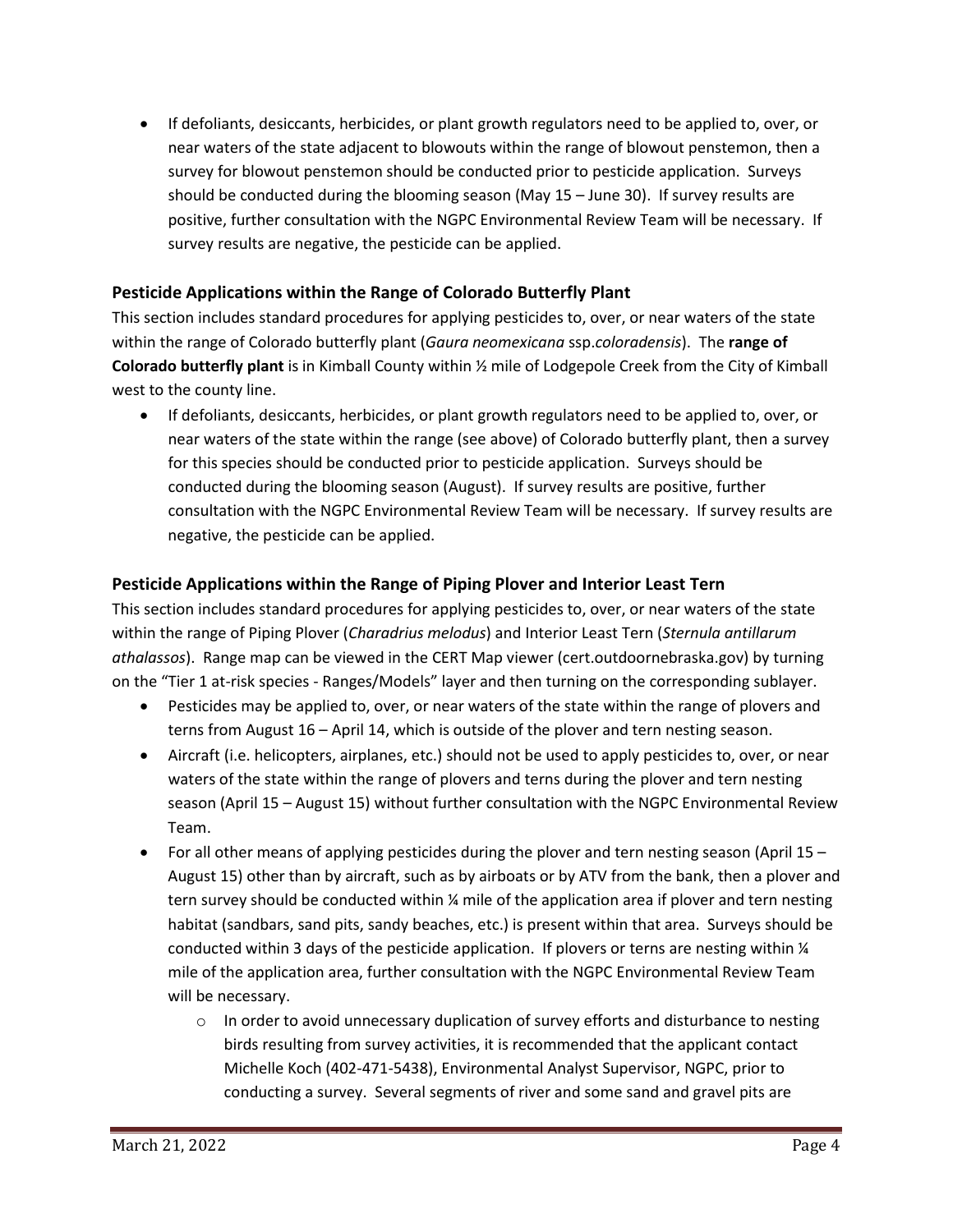monitored weekly for plover and tern use by different agencies/entities, and it is possible the application area has already been surveyed.

• Bird repellents should not be applied to, over, or near waters of the state within the range of piping plovers or interior least terns during the nesting season (April 15 – August 15) without further consultation with the NGPC Environmental Review Team.

# **Pesticide Applications within the Range of Scaleshell Mussel**

This section includes standard procedures for applying pesticides to, over, or near waters of the state within the range of scaleshell mussel (*Leptodea leptodon*). The **range of scaleshell mussel** occurs in the Missouri River bordering Cedar and Dixon Counties.

• Algicides, antifouling agents, and molluscicides should not be applied to, over, or near waters of the state within the range (see above) of scaleshell mussel without further consultation with the NGPC Environmental Review Team.

# **Pesticide Applications within the Range of Small White Lady's Slipper**

This section includes standard procedures for applying pesticides to, over, or near waters of the state within the range of small white lady's slipper (*Cypripedium candidum*). Range map can be viewed in the CERT Map viewer (cert.outdoornebraska.gov) by turning on the "Tier 1 at-risk species - Ranges/Models" layer and then turning on the corresponding sublayer.

- Habitat for small white lady's slipper includes wet meadows (including hay meadows), subirrigated meadows, side-hill seeps in grasslands, and roadsides or ditches adjacent to or across the road from any of the aforementioned habitats.
- If defoliants, desiccants, herbicides, or plant growth regulators need to be applied to, over, or near waters of the state within habitat for small white lady's slipper, then a survey for this species should be conducted prior to pesticide application. Surveys should be conducted during the blooming season (May 15 – June 7). If survey results are positive, further consultation with the NGPC Environmental Review Team will be necessary. If survey results are negative, the pesticide can be applied.

# **Pesticide Applications within the Range of Southern Flying Squirrel**

This section includes standard procedures for applying pesticides to, over, or near waters of the state within the range of southern flying squirrel (*Glaucomys volans*). Range map can be viewed in the CERT Map viewer (cert.outdoornebraska.gov) by turning on the "Tier 1 at-risk species - Ranges/Models" layer and then turning on the corresponding sublayer.

• Attractants, intended to attract mammals, and rodenticides, should not be used/applied to, over, or near waters of the state within mature oak woodlands within the range of southern flying squirrel without further consultation with the NGPC Environmental Review Team.

# **Pesticide Applications within the Range of Swift Fox**

This section includes standard procedures for applying pesticides to, over, or near waters of the state within the range of swift fox (*Vulpes velox*). Range map can be viewed in the CERT Map viewer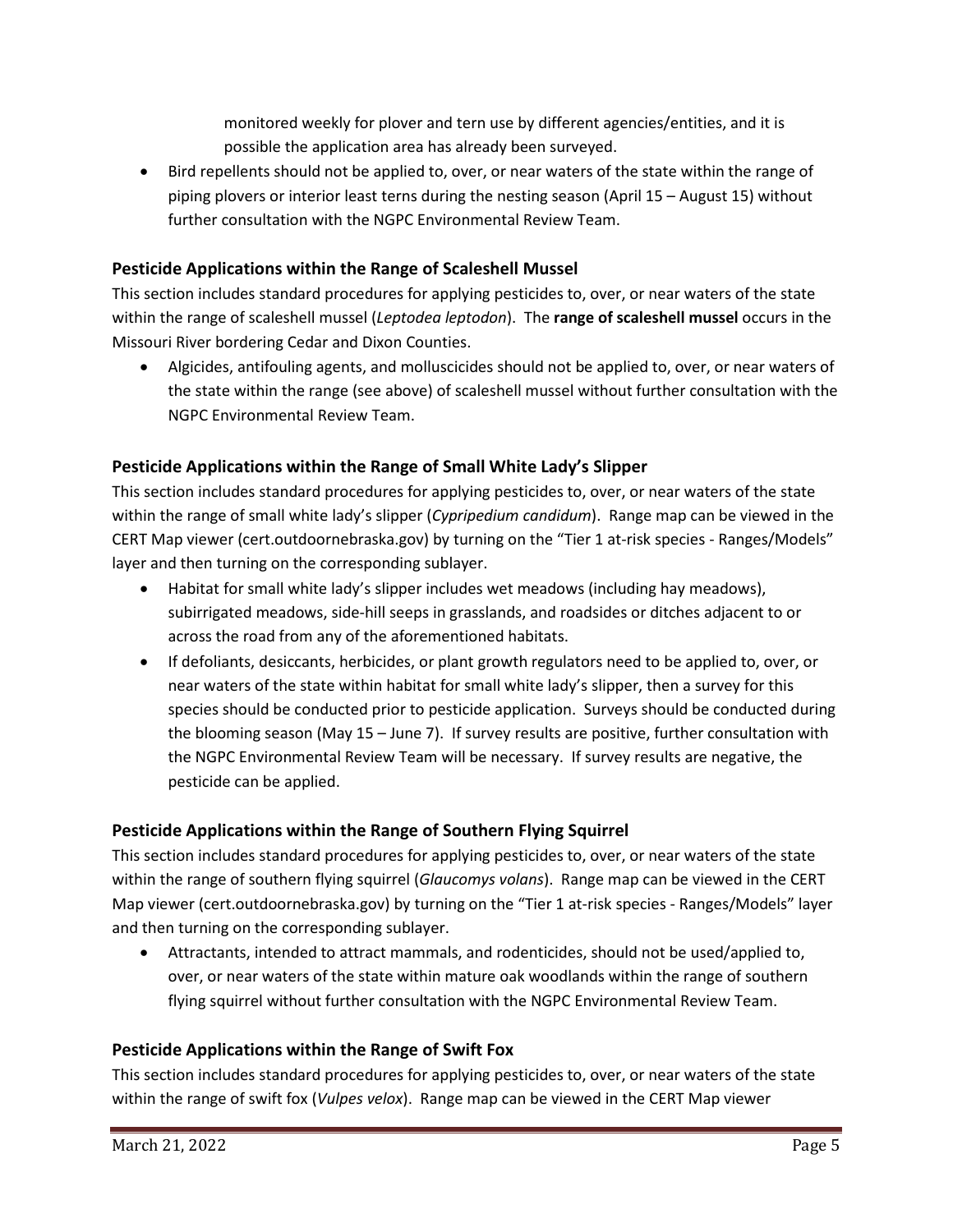(cert.outdoornebraska.gov) by turning on the "Tier 1 at-risk species - Ranges/Models" layer and then turning on the corresponding sublayer.

• Attractants, intended to attract mammals, should not be used/applied to, over, or near waters of the state within the range of swift fox without further consultation with the NGPC Environmental Review Team.

# **Pesticide Applications within the Range of Ute Ladies'-tresses**

This section includes standard procedures for applying pesticides to, over, or near waters of the state within the range of Ute ladies'-tresses (*Spiranthes diluvialis*). The **range of Ute ladies'-tresses** is in Sioux County within ½ mile of the Niobrara River.

• If defoliants, desiccants, herbicides, or plant growth regulators need to be applied to, over, or near waters of the state within the range (see above) of Ute ladies'-tresses, then a survey for this species should be conducted prior to pesticide application. Surveys should be conducted during the blooming season (August 15 - August 30). If survey results are positive, further consultation with the NGPC Environmental Review Team will be necessary. If survey results are negative, the pesticide can be applied.

# **Pesticide Applications within the Range of Western Prairie Fringed Orchid**

This section includes standard procedures for applying pesticides to, over, or near waters of the state within the range of western prairie fringed orchid (*Platanthera praeclara*). Range map can be viewed in the CERT Map viewer (cert.outdoornebraska.gov) by turning on the "Tier 1 at-risk species - Ranges/Models" layer and then turning on the corresponding sublayer.

- Habitat for western prairie fringed orchid includes wet meadows (including hay meadows), subirrigated meadows, side-hill seeps in grasslands, and roadsides or ditches adjacent to or across the road from any of the aforementioned habitats.
- If defoliants, desiccants, herbicides, or plant growth regulators need to be applied to, over, or near waters of the state within habitat for western prairie fringed orchid, then a survey for this species should be conducted prior to pesticide application. Surveys should be conducted during the blooming season (June 15 – July 15). If survey results are positive, further consultation with the NGPC Environmental Review Team will be necessary. If survey results are negative, the pesticide can be applied.

# **Pesticide Applications within the Range of Whooping Crane**

This section includes standard procedures for applying pesticides to, over, or near waters of the state within the range of Whooping Crane (*Grus americana*). Range map can be viewed in the CERT Map viewer (cert.outdoornebraska.gov) by turning on the "Tier 1 at-risk species - Ranges/Models" layer and then turning on the corresponding sublayer.

• If the pesticide application needs to occur during the spring (March 6 – April 29) or fall (October 9 – November 15) whooping crane migration seasons, a whooping crane survey should be conducted according to the standard protocol (see attached) prior to application that day. If whooping cranes are sighted, the pesticide application should be postponed until whooping